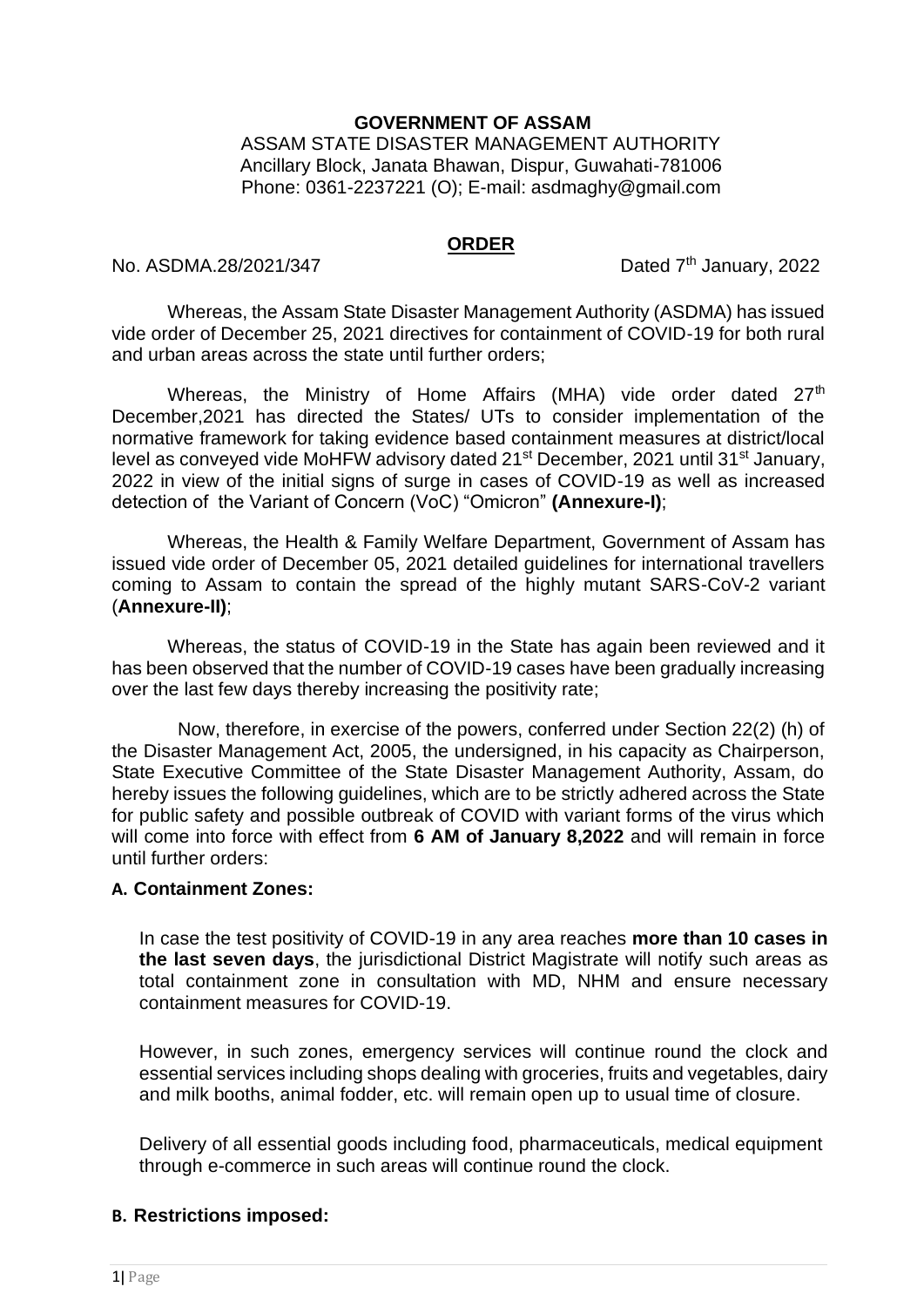# **Except for exemptions given in Annexure "III",**

| <b>SI No</b>   | <b>Restrictions imposed for all</b><br>districts                                                | <b>Restriction time for all</b><br>districts      |
|----------------|-------------------------------------------------------------------------------------------------|---------------------------------------------------|
| (1)            | (2)                                                                                             | (3)                                               |
| $\mathbf{1}$   | <b>Curfew Time</b>                                                                              | $10$ PM $-6$ AM                                   |
| $\overline{2}$ | Opening of workplace and business/<br>commercial establishments                                 | Not beyond 9 PM                                   |
| 3              | Functioning of Government<br>and<br>Private Offices/ Establishments.                            | As per usual working hours but<br>not beyond 9 PM |
| $\overline{4}$ | Opening of shops and commercial<br>establishments                                               | Upto 9 PM                                         |
| 5              | Shops dealing with groceries, fruits<br>and vegetables, dairy and milk booths,<br>animal fodder | Upto 9 PM                                         |
| 6              | Dine in restaurants, dhabas and other<br>(Upto 50%<br>eateries<br>0f<br>seating<br>capacity)    | Upto 9 PM                                         |
| $\overline{7}$ | food<br>items<br>from<br>Takeaway<br>of<br>dhabas<br>other<br>restaurants,<br>and<br>eateries   | Upto 10 PM                                        |
| 8              | Opening of Sale counters, showrooms<br>etc. of cold storages and warehouses                     | Upto 9 PM                                         |

# **C. Other restrictions and relaxations:**

## **1. All Government servants (including contractual and fixed pay) should be fully vaccinated and shall attend office. Employees who are not fully vaccinated will not be allowed to attend office and they will have to avail leave, if available or extra ordinary leave for which they will not be paid salary.**

However, all other employees except those in whose case vaccination is contraindicated as per guidelines issued by the Health Department of Government of Assam and /or such claim is certified by a registered medical practitioner, will have to get themselves vaccinated and attend office.

- 2. Employees engaged in emergency / essential services shall attend their duty without any restrictions at any place.
- 3. The organizations (Government / Private) rendering Essential/Emergency Services, Law Enforcement Services and Election work will continue working without any restrictions in all districts.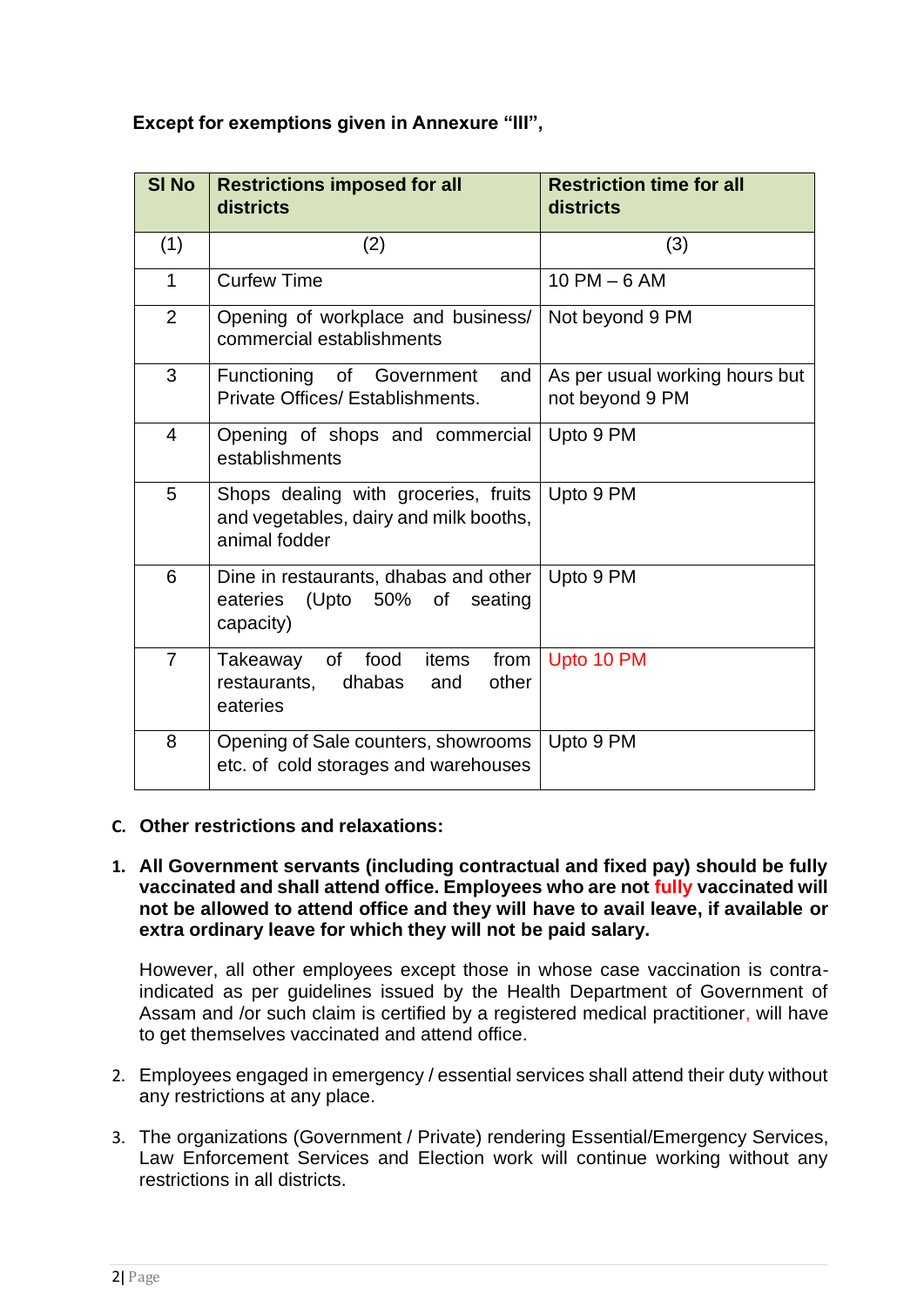- 4. Pregnant women employees and women employees with children of 3 years or below working under any Government / PSU / Financial Institutions / Private Organizations irrespective of their grade shall attend office.
- 5. Persons with disabilities (PwDs) working in any Government/PSU/ Financial Institutions/Private organizations shall be allowed to attend duties.

# **D. Public Transport (Government and private)**

- 1. Goods transport shall continue unhindered.
- 2. All Public transport authorities shall enforce COVID-19 appropriate behavior and seating inside the vehicles, carriers, containers etc.
- 3. Auto Rickshaws, cycle rickshaws and taxis shall operate for passengers with 100% seating capacity and observance of COVID-19 appropriate behavior for passengers having at least a single dose of vaccine who are fully vaccinated.
- 4. Pillion riding on motorcycles may be allowed who are fully vaccinated.with at least single vaccinated persons and compulsory wearing of mask.
- 5. Intra-district transport, with 100% seating capacity subject to observance of COVID-19 appropriate behaviour, shall be allowed for passengers who are fully vaccinated. having at least single dose of vaccine.
- 6. No standing passenger shall be allowed. Heavy fine will be imposed on such passengers and driving license of the driver/ registration of the vehicle will also be cancelled in the event of carrying standing passengers.
- 7. All inter-district passenger transport and movement shall be allowed with 100% passengers who are fully vaccinated.having at least single dose of vaccine subject to observance of COVID-19 appropriate behaviour.
- 8. No standing passenger shall be allowed. Heavy fine will be imposed on such passengers and driving license of the driver/ registration of the vehicle will also be cancelled in the event of carrying standing passengers.
- 9. Wearing of face mask is mandatory even for a single person driving a vehicle. In case of persons traveling in any private car, up to 100 % of its seating capacity, wearing of face mask is mandatory for all the persons.

# **E. Educational Institutions (Government and Private):**

- 1. All Educational Institutions including Schools/Colleges/Universities shall continue to provide quality virtual options.
- 2. **All schools upto Class VIII in Kamrup-Metropolitan district and upto Class V in all other districts shall remain closed. No physical classes are allowed.**
- 3. **Physical classes shall be allowed on alternate days for class IX and above in Kamrup-Metro district and for class VI and above in all other districts.**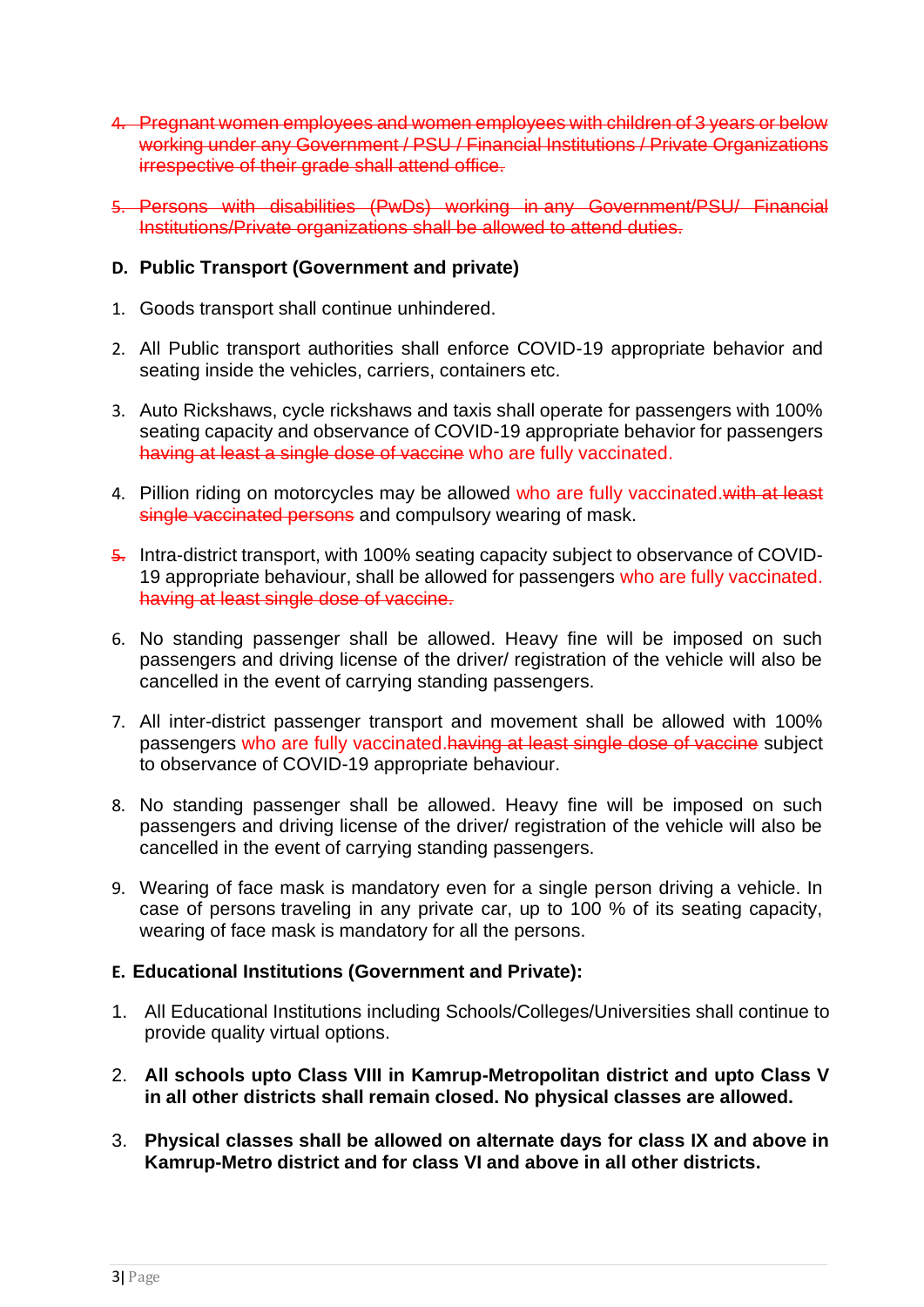4. The physical classes in respect of Degree/Post-Graduate final year students of Engineering/Medical Colleges may be allowed with fully vaccinated students.

| <b>SI No</b>   | <b>Restrictions imposed</b>                                                    | <b>Details of restriction imposed</b>                                                                                                                                                                                                      |
|----------------|--------------------------------------------------------------------------------|--------------------------------------------------------------------------------------------------------------------------------------------------------------------------------------------------------------------------------------------|
| (1)            | (2)                                                                            | (3)                                                                                                                                                                                                                                        |
| $\mathbf{1}$   | Name of the district                                                           | All districts                                                                                                                                                                                                                              |
| $\overline{2}$ | Meeting/gathering at any<br>open or closed spaces                              | . In case of open spaces jurisdictional<br>DDMAs shall fix the limit of gatherings<br>depending on Covid situation in their<br>respective districts                                                                                        |
|                |                                                                                | • In closed venues gathering is allowed<br>upto 50% of the seating capacity of hall,<br>auditorium etc limited to a maximum of<br>200.                                                                                                     |
|                |                                                                                | • Jurisdictional<br><b>District</b><br><b>Disaster</b><br><b>Management Authority can locally</b><br>regulate on number of persons in<br>meetings in closed and open spaces<br>and also for religious and official<br>functions.           |
| 3              | Marriages/Religious<br>functions                                               | Allowed with not more than 200 single<br>vaccinated persons subject to sl 2 above.                                                                                                                                                         |
| $\overline{4}$ | Religious Places/Social                                                        | Allowed up to 60 fully vaccinated persons<br>per hour for iconic places and 40 fully<br>vaccinated persons per hour for other<br>religious places. Only fully vaccinated<br>pilgrims to be allowed entry by Puja<br>Committees/organizers. |
| 5              | Funeral/last rites                                                             | Allowed with not more than 100 persons<br>subject to sl 2 above.                                                                                                                                                                           |
| 6              | Hotels/resorts                                                                 | Upto 9 PM                                                                                                                                                                                                                                  |
| 7              | Delivery of essential<br>goods through e-<br>Commerce                          | Round the clock- Up to 10 PM                                                                                                                                                                                                               |
| 8              | Weekly Haats / bazaars                                                         | Allowed to open in shift of maximum 6<br>hours                                                                                                                                                                                             |
| 9              | Pharmacies, Hospitals,<br>Animal Care Centres and<br><b>Veterinary clinics</b> | Round the clock                                                                                                                                                                                                                            |

# **F. Gatherings:**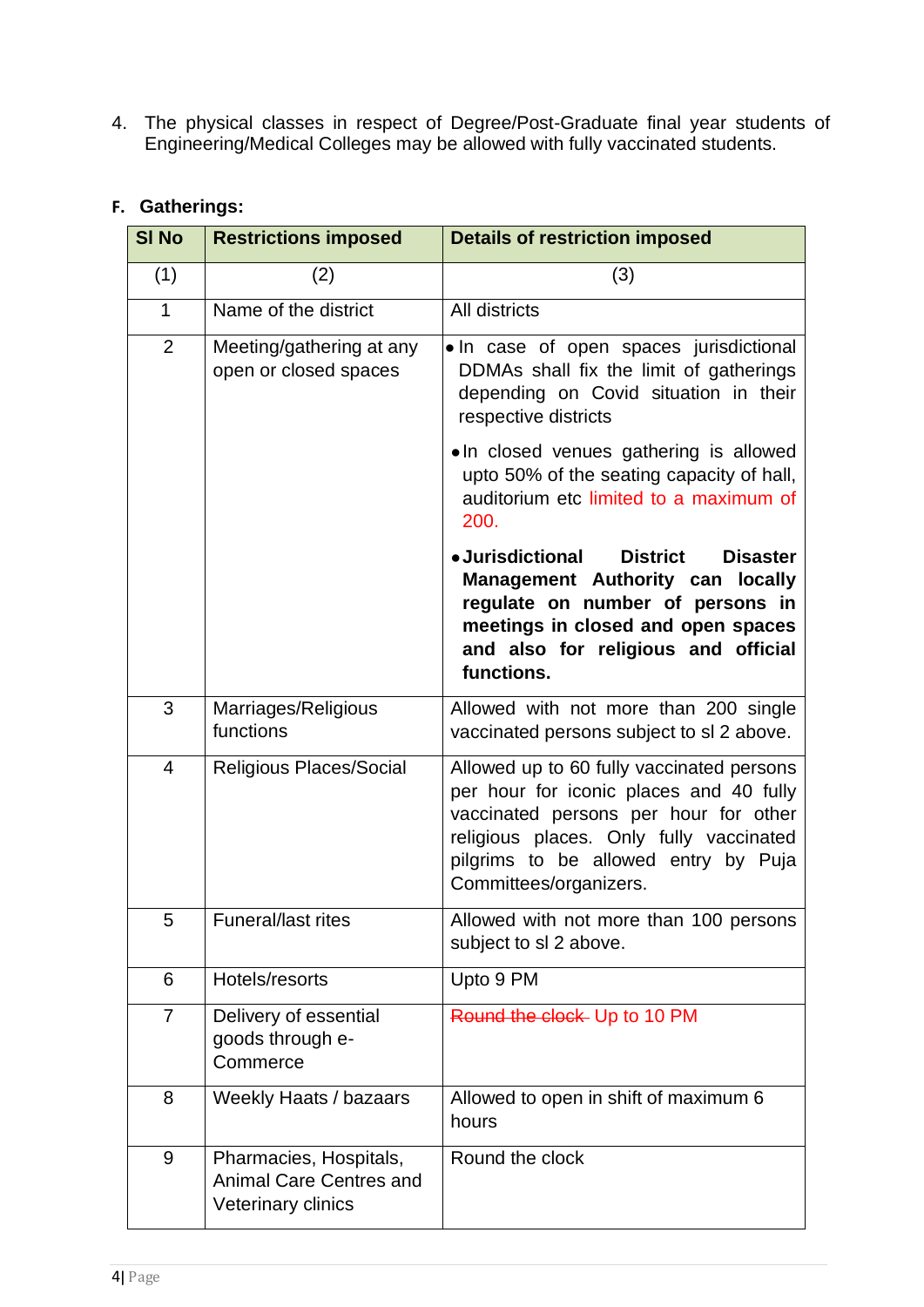| 10 | Cinema/Theatre Hall | Allowed with 50% of seating capacity of |
|----|---------------------|-----------------------------------------|
|    |                     | fully vaccinated viewers and observance |
|    |                     | of COVID-19 appropriate behaviour       |
|    |                     |                                         |

# **G. Omicron specific regulation**

- 1. All District Magistrates, Superintendent of Police, and all other authorities concerned shall be responsible for ensuring COVID Appropriate Behaviour viz. wearing of masks, maintaining social distancing, regular hand washing and use of sanitizer, maintaining health hygiene, no spitting etc. in all shops, malls, markets, market complexes, weekly markets, restaurants, ISBTs, railway platforms / stations, cinemas /theatres / multiplexes, auditoriums / assembly halls, banquet halls / marriage halls, schools, colleges, educational / coaching institutes, religious places etc. for containment of COVID-19 virus.
- 2. All District Magistrates, Superintendent of Police should ensure that the people who visit the above mentioned places strictly follow COVID Appropriate Behaviour and are wearing masks, maintaining social distancing etc. without fail. If the aforesaid norms of COVID Appropriate Behaviour are not maintained at any establishment/ business premises/weekly market/ schools, colleges, educational / coaching institutes, libraries, religious places etc, then such premises/ weekly market shall be liable to be closed for containing the spread of COVID-19 virus and the defaulter shall also be liable for criminal prosecution under the relevant laws.
- 3. All District Magistrates and Superintendent of Police shall deploy sufficient number of teams for keeping utmost vigil at public places and for enforcing COVID Appropriate Behaviour so as to avoid any possibility of surge in COVID-19 cases.

# **H. Miscellaneous**

- 1. Wearing of face mask is compulsory in all public places **and non-compliance of the same will attract fine**.
- 2. **Non-vaccinated people shall not be allowed entry in public spaces / places ( except hospitals ) w.e.f. January 15, 2022. All people are mandated to carry proof of being fully vaccinated at all the places. The owners of such public/private enterprises shall be responsible to ensure that the entrants are fully vaccinated by checking their vaccination status. Failure to do so shall attract penal action.**
- 3. Shop owners shall ensure minimum six feet distance among customers and shall not allow more than 5 persons inside the shop at any time. In addition, shop owners should compulsorily keep sanitizers and hand wash in their shops.
- 4. Shopkeepers and customers shall have to wear masks and maintain social distancing. Responsibility of maintenance of social distancing will be on the shop owner and failure to do so will be viewed very seriously and may entail summary closure of defaulting shops.
- 5. Industrial units and Tea gardens may function subject to observance of COVID appropriate behaviour. Head of the unit/tea garden shall be responsible for ensuring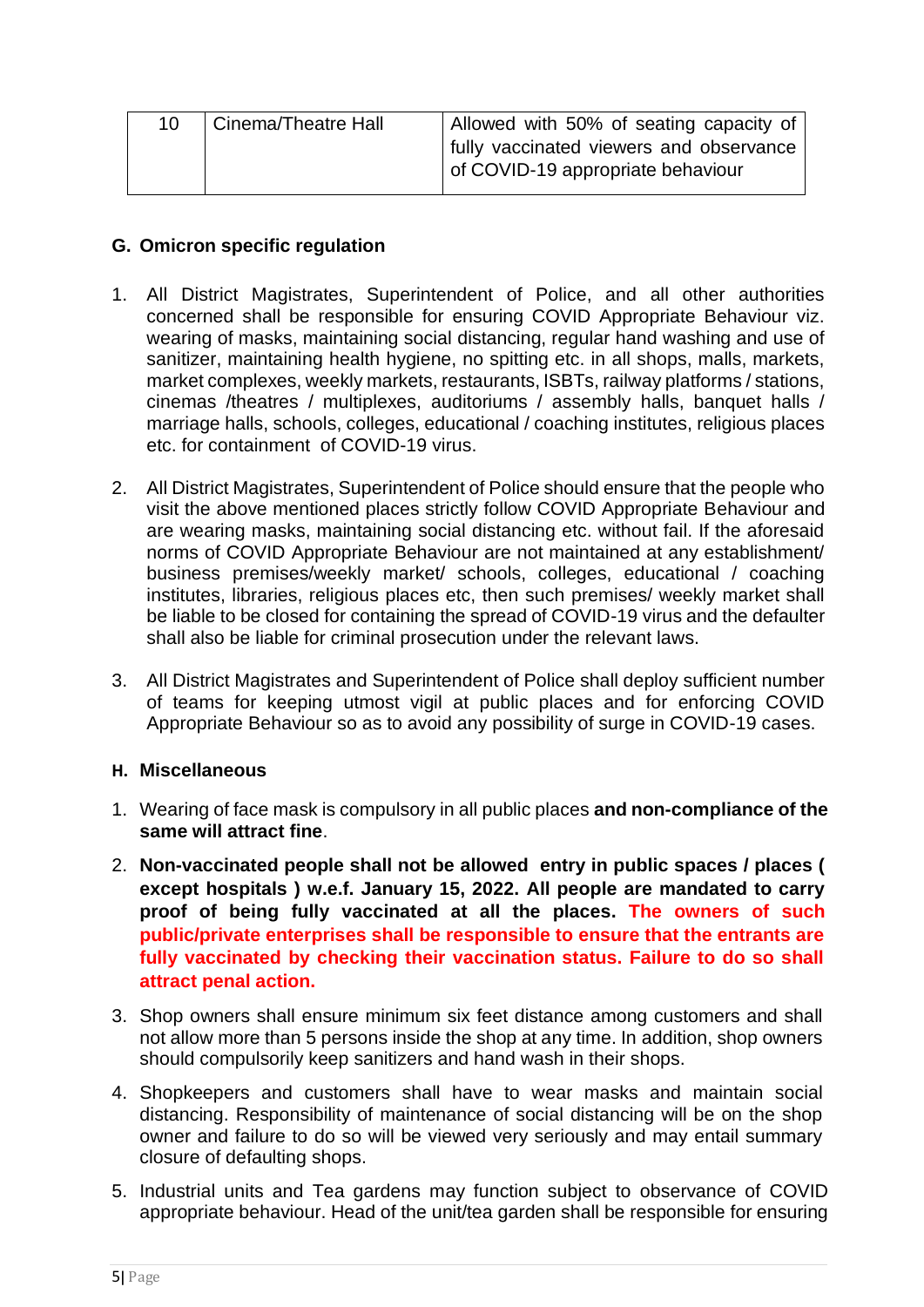social distancing, mask wearing by workers and staff, sanitization of industrial premises, thermal scanning etc.

- 6. **Deputy Commissioners** and Excise authority will continue taking strong action against illegal production and sale of country liquor in all the districts as a COVID containment measure.
- **I. Penal Provisions:-**
- **1. Any person violating these measures will be liable to be proceeded against as per provisions of Section 51 to 60 of the Disaster Management Act, 2005, besides legal action under Sec. 188 of IPC and other legal provisions as applicable.**
- 2. **Any person not wearing face mask and/ or spitting in public places shall be fined to the tune of Rs.1000 vide ASDMA's earlier Order No. ASDMA/24/2020/Part 1/122 dt. 14/10/2020 which can be imposed by District wise Task Force comprising of District Disaster Management Authority, Magistrates, Police, Enforcement wing of District Transport Officer and Enforcement wing of Guwahati Municipal Corporation in their respective jurisdictions**.

(Jishnu Barua, IAS) Chief Secretary, Assam.

Memo No. ASDMA.28/2021/347-A Dated  $7<sup>th</sup>$  January, 2022

Copy forwarded to:

- 1. All Additional Chief Secretaries to the Govt. of Assam, Dispur,Guwahati-6
- 2. The Director General of Police, Assam
- 3. All Principal Secretaries/Commissioner & Secretaries to the Govt. of Assam, Dispur, Guwahati-6
- 4. Commissioner of Police, Guwahati-6
- 5. The Principal Secretaries of BTC, NCHAC, KAAC.
- 6. All Deputy Commissioners
- 7. The Director, Directorate of Information and Public Relations, Assam
- 8. All Superintendent of Police
- 9. S.O to the Chief Secretary, Assam, Guwahati-6
- 10.PPS to Hon'ble Chief Minister, Assam
- 11.All P.S to Hon'ble Minister, Assam, Dispur, Guwahati-6

(Chinmoy Nath, ACS) Deputy Chief Executive Officer Assam State Disaster Management Authority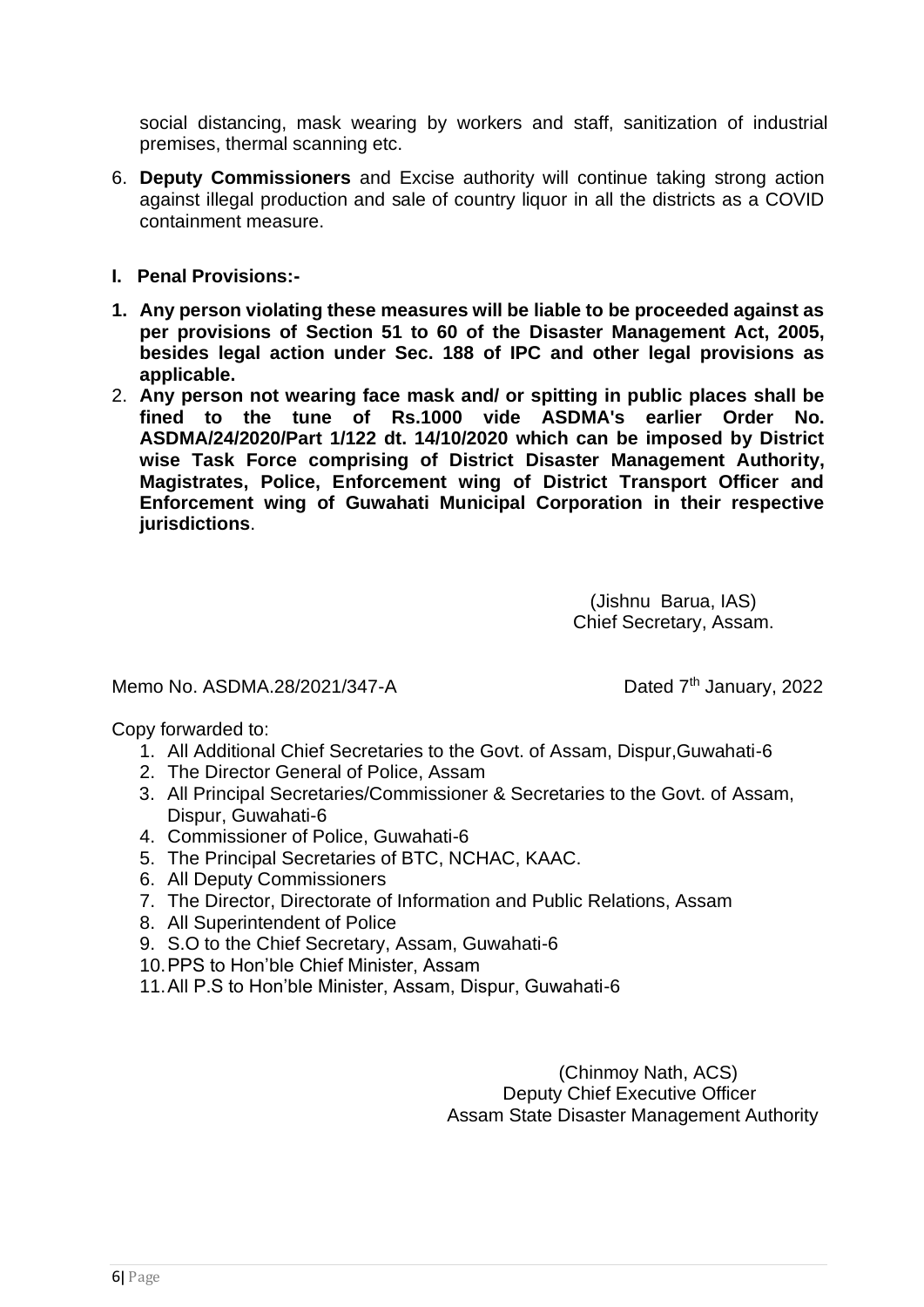## **Annexure-III**

- A. Following categories of persons are exempted from the purview of **restriction on movement** (as notified by jurisdictional DDMA) during curfew hours:
- 1. All Officials and persons, both government and private involved in **emergency services** such as Health and Family Welfare and all related medical establishments, Police, Prisons, Home Guards, Civil Defence, Fire and emergency services, District Administration, Pay & Account Office, Electricity, Water and Sanitation, Public Transport (Air/Railways/Buses) including all incidental services/activities that are essential for smooth functioning of all modes of public transport ( such as handling of cargo, ticketing, air freight station, CFS, lCD etc.), Disaster Management and related services, IMD,CWC, Water Resources Department, PHE, NIC, NCC, Indian Red Cross Society, Postal Department and Municipal services, and all **other essential services** on production of valid Identity card. The uninterrupted delivery of public services shall be ensured by the concerned departments/agencies.
- 2. All Judicial officers / officials of courts of Assam on production of valid Identity card.
- 3. All private medical personnel such as doctors, nursing staff, paramedical staff etc. and other hospital services (such as hospitals, diagnostic centres, clinics, pharmacies, pharmaceutical companies and other medical & health services),
- 4. Pregnant women and patients for getting medical /health services.
- 5. Person coming from/going to Airports/Railway stations/ISBTs allowed to travel on production of valid ticket.
- 6. Officers/officials related to functioning of offices of Diplomats of various countries as well as persons holding any constitutional post on production of valid Identity card.
- 7. Electronic and print Media on production of valid Identity card.
- 8. There shall be no restriction on inter-state and intra-state movement / transportation of essential / non-essential goods. No separate permission / epass will be required for such movements.
- 9. Movement of persons related to commercial and private establishments providing following essential services/commodities shall be allowed:
	- a. Shops dealing with food, groceries, fruits & vegetables, dairy & milk booths, meat & fish, animal fodder, pharmaceuticals, medicines and medical equipment.
	- b. Banks, Insurance offices and ATMs.
	- c. Telecommunications, Internet services, Broadcasting and Cable services, IT and IT enabled services.
	- d. Delivery of all essential goods including food, pharmaceuticals, medical equipments through e-commerce.
	- e. Petrol pumps, LPG, CNG, petroleum and gas retail and storage outlets.
	- f. Power generation, transmission and distribution units and services.
	- g. Cold storage and warehousing services.
	- h. Private security services.
	- i. Manufacturing units of essential commodities.